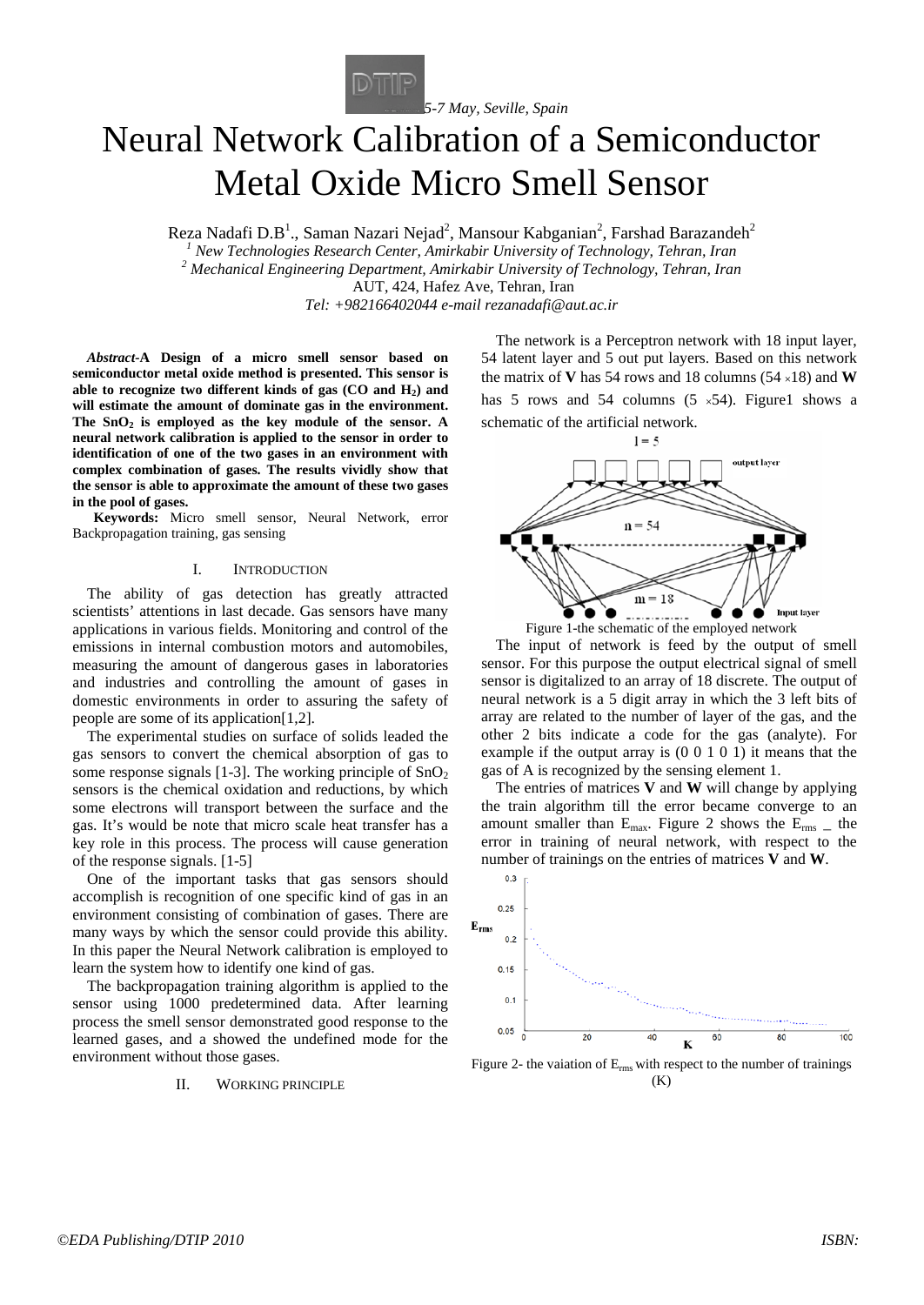

*5-7 May, Seville, Spain*

of the analyte in environment (real). Voltage is fixed and equal to 10 Volt.

# III. TRAINING AND THE RESULTS

### *A. The behavior of network while sensing analyte A*

In training process about 1000 prerecognized input signals was employed. Then the behavior of network under various kinds of inputs was studied. First, by applying the error backpropagation algorithm the best inputs for analyte A is determined. Figure 3 and table 4 show the best output signals of sensing element 1 and the real amount of analyte as the real.



Figure 3- the sensed amount of analyte A (best) and the real amount of the analyte in environment (real). Voltage is fixed and equal to 10 Volt.

Table I- The numerical compare between sensed amount of analyte 1 in sensing element 1 and it's real amount in the environment

| The Sensed | [0.7564 3.2708 3.0642 3.7243 4.1386 3.6137        |
|------------|---------------------------------------------------|
| amount of  | 1.0665 1.7163 0.2174 -1.5639 -2.3752              |
| analyte 1  | $-2.2915$ $-1.0041$ $-0.7643$ $-0.8030$ $-2.8495$ |
|            | $-2.6973 -3.2063$                                 |
| The Sensed | [0.5269 2.9133 2.6271 3.5924 4.0060               |
| amount of  | 3.1786 0.9481 1.3116 -0.2412 -1.6790              |
| analyte 1  | $-2.4951$ $-2.3117$ $-1.0432$ $-1.0866$ $-8990$   |
|            | $-3.2670$ $-2.7867$ $-3.29441$                    |
|            |                                                   |

In the same way the sensing behavior of sensing element 2 to analyte A is studied.

#### *B. the behavior of network while sensing analyte B*

The error backpropagation is implemented to the smell sensor, and the sensing quality is studied in both sensing elements 1 and 2. The quality of sensing in element 1 is shown in figure 4.



Figure 4- the sensed amount of analyte B (best) and the real amount

# *E. The behavior of network while sensing analyte C (untrained analyte)*

To study the behavior of network to an untrained analyte, the system is feed by gas C. As the matrices of network are not trained for this gas, the network will identify the gas in its range of ability. The result of identification for gas C is z=[0.0028 0.0016 0.9968 0.6743 0.3283] but according to our database the correct output for this gas was d=[1 0 1 1].

It can be seen that the system has tried to identify the input analyte but couldn't identify it correctly.

#### CONCLUSION

A micro smell sensor is supposed and the neural network calibration is implemented on the sensor. By applying the error backpropagation training algorithm, the micro smell sensor is able to recognize two different kinds of gases in an environment with a good estimation of their amount.

According to the results, the sensor has good adaptation with the analytes that has trained by them and for untrained gases the sensor has no good identification in the environment. In the case that analytes A and B are CO and  $H_2$  in environments which need to control the pollution in certain amounts.

#### ACKNOWLEDGMENT

The authors would like to thank Dr. S. M. Rezaei for his constructive comments.

#### **REFERENCES**

[1] A. Galdikas, z. Kancleris, D. Senuliene, A. Setkus, "Influence of heterogeneous reaction rate on response kinetics of metal oxide gas sensors: application to the recognition of an odour", Sensors and Actuators B: Chemical, Volume 95, Issues 1-3, 15 October 2003, Pages 244-251 [2] A. Galdikas, V. Jasutis, S. KaCiulis, G. Mattogno, A. Mironas, V. Olevano, D. Senuliene, A. Setkus, "Peculiarities of surface doping with Cu in SnO2 thin film gas sensors", Sensors and Actuators B: Chemical, Volume 43, Issues 1-3, September 1997, Pages 140-146 [3] Th. Becker, St. Mühlberger, Chr. Bosch-v. Braunmühl, G. Müller, Th. Ziemann, K. V. Hechtenberg, "Air pollution monitoring using tin-oxidebased microreactor systems", Sensors and Actuators B: Chemical, Volume 69, Issues 1-2, 10 September 2000, Pages 108-119 [4] A. Setkus , "Heterogeneous reaction rate based description of the response kinetics in metal oxide gas sensors", Sensors and Actuators B: Chemical, Volume 87, Issue 2, 10 December 2002, Pages 346-357 [5] I. Simon, N. Bârsan, M. Bauer, U. Weimar, " Micromachined metal oxide gas sensors: opportunities to improve sensor performance", Sensors and Actuators B: Chemical, Volume 73, Issue 1, 25 February 2001, Pages 1-26

[6] G. Gaggiotti, A. Galdikas, S. Kaciulis, G. Mattogno, A. Setkus , "Temperature dependencies of sensitivity and surface chemical composition of SnOx gas sensors", Sensors and Actuators B: Chemical, Volume 25, Issues 1-3, April 1995, Pages 516-519 [7] L. Gajdošík, "The concentration measurement with SnO2 gas sensor operated in the dynamic regime", Sensors and Actuators B: Chemical, Volume 106, Issue 2, 13 May 2005, Pages 691-699 [8] D. W. Kraus, J. E. Doeller, X. Zhang, "Electrochemical sensors for the determination of hydrogen sulfide production in biological samples", Electrochemical Sensors, Biosensors and their Biomedical Applications, 2008, Pages 213-235 [9] K. KrishnaKumar, "Optimization of the neural net connectivity pattern using a backpropagation algorithm", Neurocomputing, Volume 5, Issue 6, November 1993, Pages 273-286 [10] M. L. Steib, S. T. Weidman, "Expert systems for guiding backpropagation training of layered perceptrons", Expert Systems with